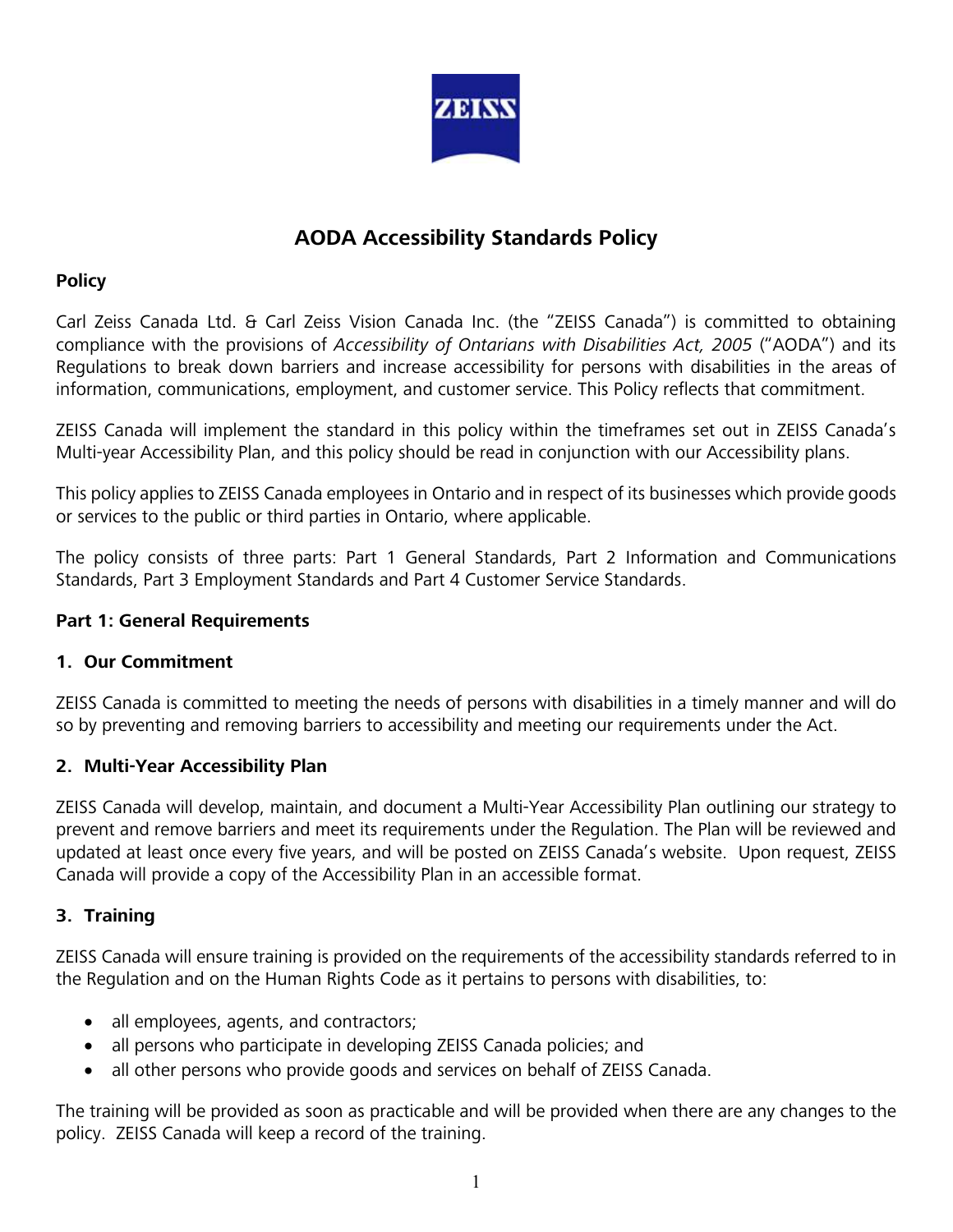

## **Part 2: Information and Communication Standards**

#### **4. Feedback**

ZEISS Canada will ensure that its process for receiving and responding to feedback is accessible to persons with disabilities by providing, or arranging for the provision of, accessible formats and communication supports upon request.

# **5. Accessible Formats and Communication Supports**

Upon request, ZEISS Canada will provide, or will arrange for the provision of accessible formats and communication supports for persons with disabilities in a timely manner that takes into account the persons needs and we will consult with the person in determining the suitable format or support.

#### **Part 3: Employment Standards**

#### **6. Recruitment, Assessment and Selection Process**

All job postings (internal / external) shall include reference to the availability of accommodation for applicants who have disabilities.

During the assessment and selection process and upon request, applicants shall be verbally informed that accommodations are available for the interview process and for other candidate selection methods. Where an accommodation is requested, the company shall consult with the applicant and may provide or arrange for suitable accommodation if deemed possible.

When making offers of employment, ZEISS Canada will notify the successful candidate of its policies for accommodating employees with disabilities.

# **7. Information for Employees**

ZEISS Canada will ensure all employees are aware of the company's policies as it pertains to employees with disabilities as well as any changes to these policies by:

- Informing existing employees of policies used to support employees with disabilities, including, but not limited to, policies on the provision of job accommodation that take in account an employee's accessibility needs due to disability.
- Providing this information to new employees as soon as practicable after they begin employment.
- Providing updated information on accommodations policies to employees when changes occur.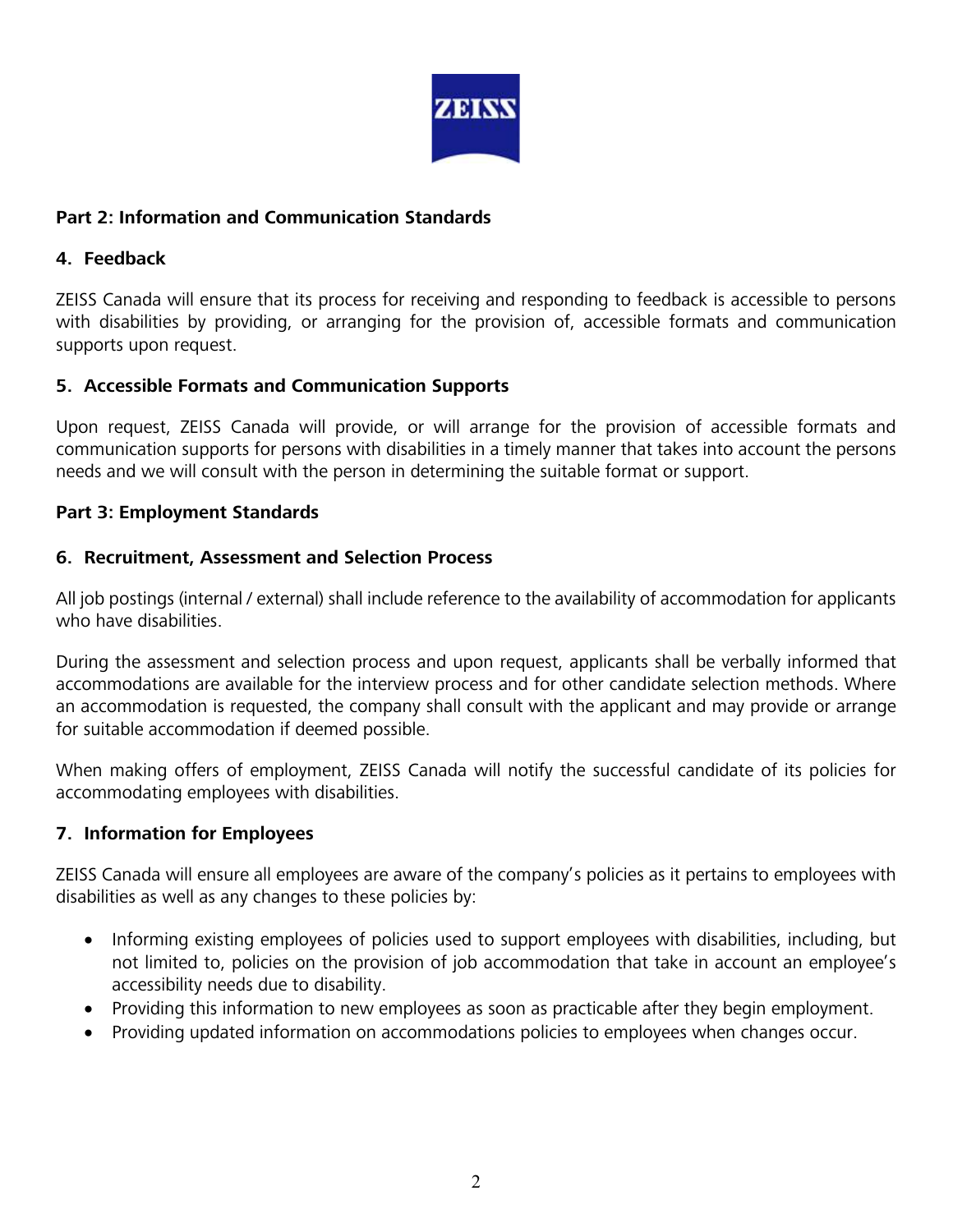

# **8. Accessibility Formats and Communication Supports for Employees**

Upon request from an employee with a disability, ZEISS Canada will consult with the employee and provide, or arrange for the provision of, accessible formats and communication supports for information that is needed to perform the employee's position, and information generally available to other employees. Such accessible formats and/or communication supports shall be captured and documented in the employee's Individual Accommodation Plan.

# **9. Workplace Emergency Response Information**

ZEISS Canada will provide individualized workplace emergency response information to employees who have a disability, if required, and the company is aware of the need for accommodation due to disability. Where the employee requires assistance, the company will, with the employee's consent, provide the workplace emergency response information to the person designated by ZEISS Canada to provide assistance to the employee. This will be included in the employee's individual accommodation plan.

#### **10. Documented Individual Accommodation Plans**

ZEISS Canada will maintain a written process for the development of documented individual accommodation plans for employees with disabilities and to facilitate an employee's return to work after absence due to disability.

The process for development of accommodation plans includes specific elements including:

- The ways in which the employee can participate in the development of the plan;
- The means by the employee is assessed on an individual basis;
- The manner in which ZEISS Canada can request an evaluation by an outside medical expert or other experts (at the company's expense) to determine is accommodation can be achieved, or how it can be achieved;
- The steps taken to protect the privacy of the employee's personal information;
- The frequency with which the individual accommodation plan should be reviewed or updated;
- If an individual accommodation is denied, the manner in which the reasons for the denial shall be provided to the employees as well as appeal timelines and procedures;
- The means of providing the accommodation plan in an accessible format, based on the employee's accessibility needs.

The return-to-work process shall outline the steps ZEISS Canada shall take to facilitate the employee's return to work and timely reintegration into the workplace. The details shall be captured in the individual return to work plan.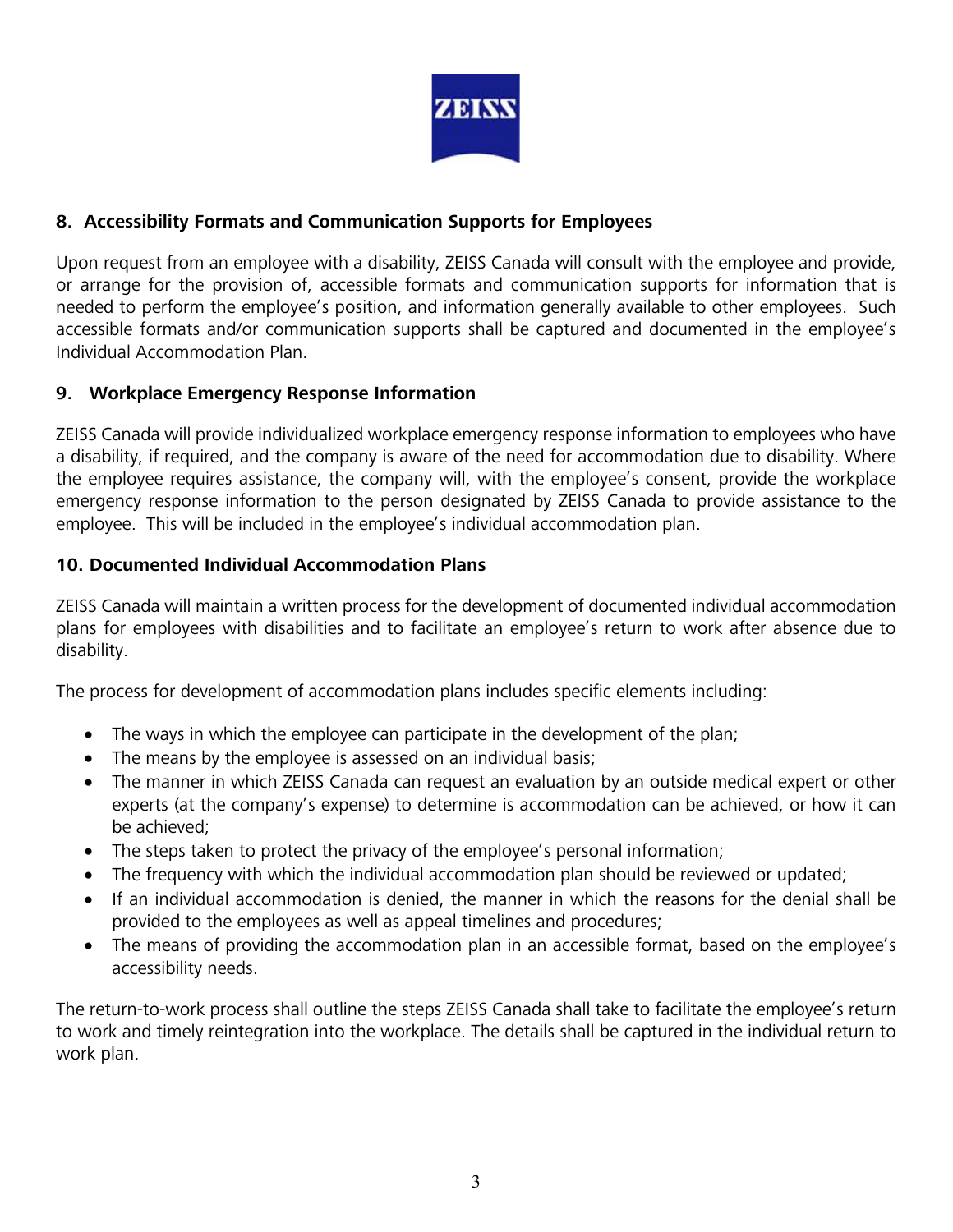

# **11. Performance Management, Career Development and Redeployment**

ZEISS Canada shall take into account the accessibility needs of employees with disabilities, as well as individual accommodation plans when:

- When using it performance management process in respect of employees with disabilities;
- When providing career development and advancement to its employees with disabilities;
- When redeploying employees with disabilities.

#### **Part 4: Customer Service Standards**

#### **12. Providing Goods and Services to People with Disabilities**

ZEISS Canada is committed to excellence in serving all customers including people with disabilities and we will carry out our functions and responsibilities in the following areas:

#### **13. Communication**

We will communicate with people with disabilities in ways that take into account their disability. We will train staff who communicate with customers on how to interact and communicate with people with various types of disabilities.

#### **14. Telephone Services**

We are committed to providing fully accessible telephone service to our customers. We will train staff to communicate with customers over the telephone in clear and plain language and to speak clearly and slowly. We will offer to communicate with customers by email, TTY relay services or appropriate alternate methods if telephone communication is not suitable to their communication needs or is not available.

#### **15. Assistive Devices**

We are committed to serving people with disabilities who use assistive devices to obtain, use or benefit from our goods and services. We will ensure that our staff is trained and familiar with various assistive devices that may be used by customers with disabilities while accessing our goods or services. If required, we will also ensure that staff know how to use assistive devices available on our premises for customers.

#### **16. Format of Documentation**

ZEISS Canada will provide accessible bills to all of our customers. Upon request, bills will be provided in Braille or eBill. The company will answer any questions customers may have about the content of the bill in person, by telephone or email.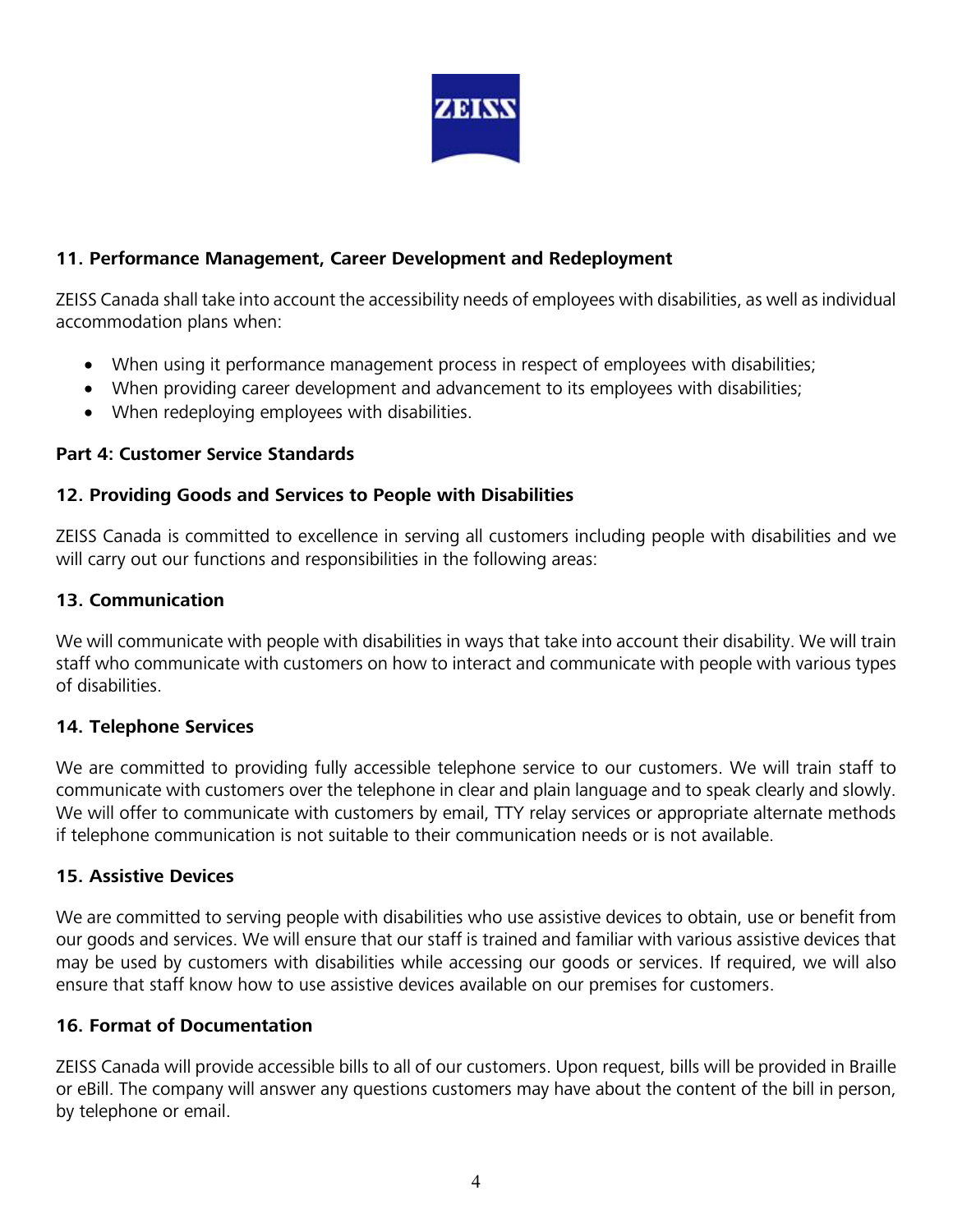

# **17. Use of Service Animals and Support Persons**

If required, we are committed to welcoming people with disabilities who are accompanied by a service animal on the parts of our premises that are open to the public and other third parties. We will also ensure that all staff, and others dealing with the public are properly trained in how to interact with people with disabilities who are accompanied by a service animal.

We are committed to welcoming people with disabilities who are accompanied by a support person. Any person with a disability who is accompanied by a support person will be allowed to enter the parts of our premises that are open to the public and other third parties with his or her support person. At no time will a person with a disability who is accompanied by a support person be prevented from having access to his or her support person while on our premises.

# **18. Training**

ZEISS Canada will ensure that training is provided to all employees and others who deal with the public or other third parties on its behalf, and all those who are involved in the development and approvals of customer service policies, practices and procedures. This training will be provided as soon as practicable after the individual is assigned the applicable duties.

Training will include the following:

- The purposes of the Accessibility for Ontarians with Disabilities Act, 2005 and the requirements of the customer service standard.
- How to interact and communicate with people with various types of disabilities.
- How to interact with people with disabilities who use an assistive device or require the assistance of a service animal or a support person.
- How to use equipment or devices available or otherwise that may help with the provision of goods or services to people with disabilities.
- What to do if a person with a disability is having difficulty in accessing the company's goods and services.
- ZEISS Canada's policies, practices and procedures relating to the customer service standard. Applicable staff will be trained on policies, practices and procedures that affect the way goods and services are provided to people with disabilities. Staff will also be trained on an ongoing basis when changes are made to these policies, practices and procedures.

#### **19. Feedback Process**

ZEISS Canada's goal is to meet and surpass customer expectations when serving customers with disabilities. Feedback regarding the way ZEISS Canada provides goods and services to people with disabilities can be